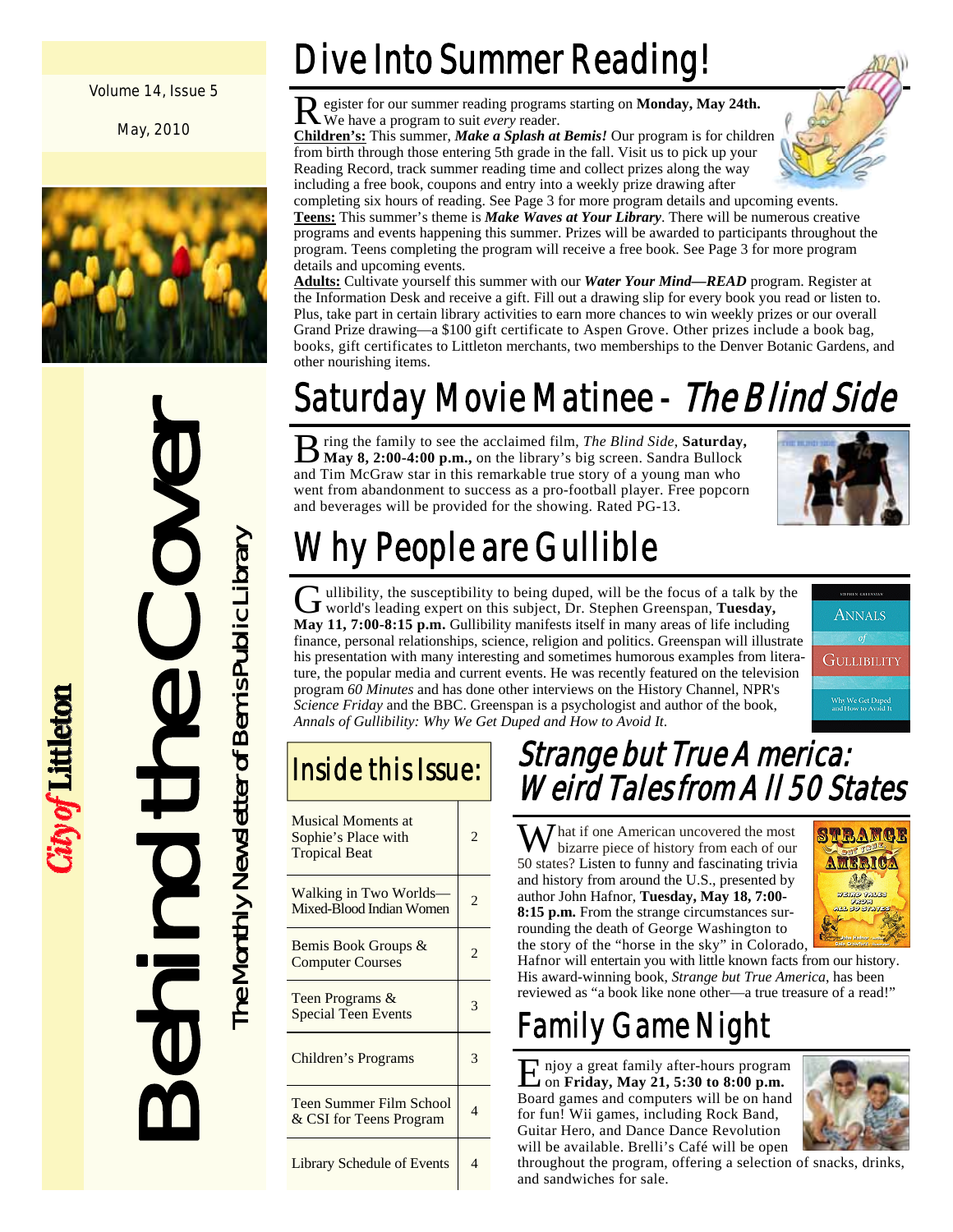# Musical Moments at Sophie's Place

E njoy an espresso or delicious pastry while listening to music in Sophie's Place. Monthly performances feature a variety of musical talent from Littleton and the Denver metro area.

**Monday, May 24, 2:00-3:00 p.m.:** The musical duo **Tropical Beat** will entertain on keyboard and drums with music that will transport you to the beach!

### Walking in Two Worlds— Mixed-Blood Indian Women

H ear the true stories of mixed-blood Indian women who were torn between two worlds—raised in the traditions of their Indian mothers, but living in the world of their white fathers, on **Tuesday, May 25, 2:00-3:00 p.m.** These women followed differing paths medicine, music, crafts, the stage, teaching—and they walked strong and tall. Some became nationally recognized leaders in the fight for Native American rights. Speaker Nancy Peterson is the author of a number of books on the history of the West.



**BOHJAL** 

The

# Book Groups at Bemis

 $\sum_{k=1}^{n}$  e have a variety of Book Groups that meet throughout the month. Choose a group that suits your interests and schedule. Then join us for some stimulating discussions.

♦ **Senior Book Club First Monday of each month at 2:00 p.m.** 

**May 3:** *Ladder of Years*  by Anne Tyler Forty-year-old Delia Grinstead, mother of three almost-grown children, impulsively walks away

from her marriage and sets off into the unknown to begin an entirely new life. Suddenly, she discovers that she is accumulating fresh responsibilities.

**June 7:** *Patriot Hearts*  by Barbara Hambly The triumphs and turmoil of early America are revealed through fictional portraits of four women-- Martha Washington, Abi-

gail Adams, Sally Hemings, and Dolley Madison--who played key roles during four presidential administrations.

#### **July 12\*:** *To Kill a*

 *Mockingbird*  by Harper Lee The explosion of racial hate in an Alabama town is viewed by a little girl whose father defends a black man accused of rape.

*\*We will meet on the second Monday in July due to the 4th of July holiday.* 

#### ♦ **Monday Evening Book Group Third Monday of each month at 7:00 p.m.**

**May 17:** *Double Bind* 

 by Chris Bohjalian Working at a homeless shelter, student Laurel Estabrook encounters Bobbie Crocker, a man with a history of mental

illness and a box of secret photos. When Bobbie dies suddenly, Laurel embarks on an obsessive search for the truth behind the photos.

#### **June 21:** *Madonnas of Leningrad*



War II and modern-day America, Marina, an elderly Russian

woman, recalls vivid images of her youth during the height of the siege of Leningrad.

**July 19:** *Guernsey Literary & Potato* 

Shaffer



In 1946, writer Juliet Ashton finds inspiration for her next book in her correspondence with a

#### native of Guernsey who tells her about the local book club born as an alibi during German occupation.

### Computer Services & Computer Classes

B emis has 22 Internet access computers on the lower level of the library, plus another seven located in the Children's Room for use by our



patrons in 5th grade and younger. Also, wireless Internet access is available in Sophie's Place for patrons with wireless-enabled laptops.

 Our computers use Microsoft operating systems and software that includes Word, Excel, Access, PowerPoint and Publisher. All of our PCs are linked to printers. Printing costs are \$0.10 a page for black only or \$0.25 a page for color. Our computer lab has 12 PCs and may be scheduled for group use. We are happy to assist patrons individually at any time if you need help using the computers or the Internet.

 We also offer *free* computer and Internet classes on a regular basis. To learn about or register for an upcoming class and/or group use of our computer lab, call the library at 303-795- 3961 or stop by the Information Desk.

**All classes and open computer lab are held from 9-10:30 a.m.** *except where noted.* Currently space is available in these classes:

- ♦ **Beginning Access**
	- Tues., May 25; Tues., June 29
- ♦ **Beginning Excel** Tues., June 8
- ♦ **Intermediate Excel** Wed., May 12; Tues. June 15
- ♦ **Beginning Internet** Wed. May 19; Wed. June 16
- ♦ **Beginning PowerPoint** Tues. June 22
- ♦ **Beginning Publisher** Wed., May 26
- ♦ **Beginning Windows XP** Tues., May 4; Tues., June 1
- ♦ **Beginning Word** Wed., May 5; Sat., May 15; Wed., June 2
- ♦ **Intermediate Word** Tues., May 18; Wed., June 9
- ♦ **Computer Comfort** Sat., May 1; Sat., June 5
- **Digital Photography Practice in Best Light** Mon., June 7 *\*Special Time: 6:30-8:00 p.m.*
- **How to Search the Library** Wed., June 23
- ♦ **LuLu Self-Publishing Lab** Fri., May 14
- **Mail Merge with Word** Wed., June 30
- **NetLibrary Downloadable Audio Books** Tues., May 18 *\*Special Time: 2:00-3:30 p.m.*
- **Walk Around Photo Shoot** Fri., May 7
- **Windows File Management** Sat., May 29; Sat., June 19
- ♦ **Open Computer Lab** *Every* **Thursday** No registration required. Receive one-onone time with a computer class instructor.



ANNE TYLER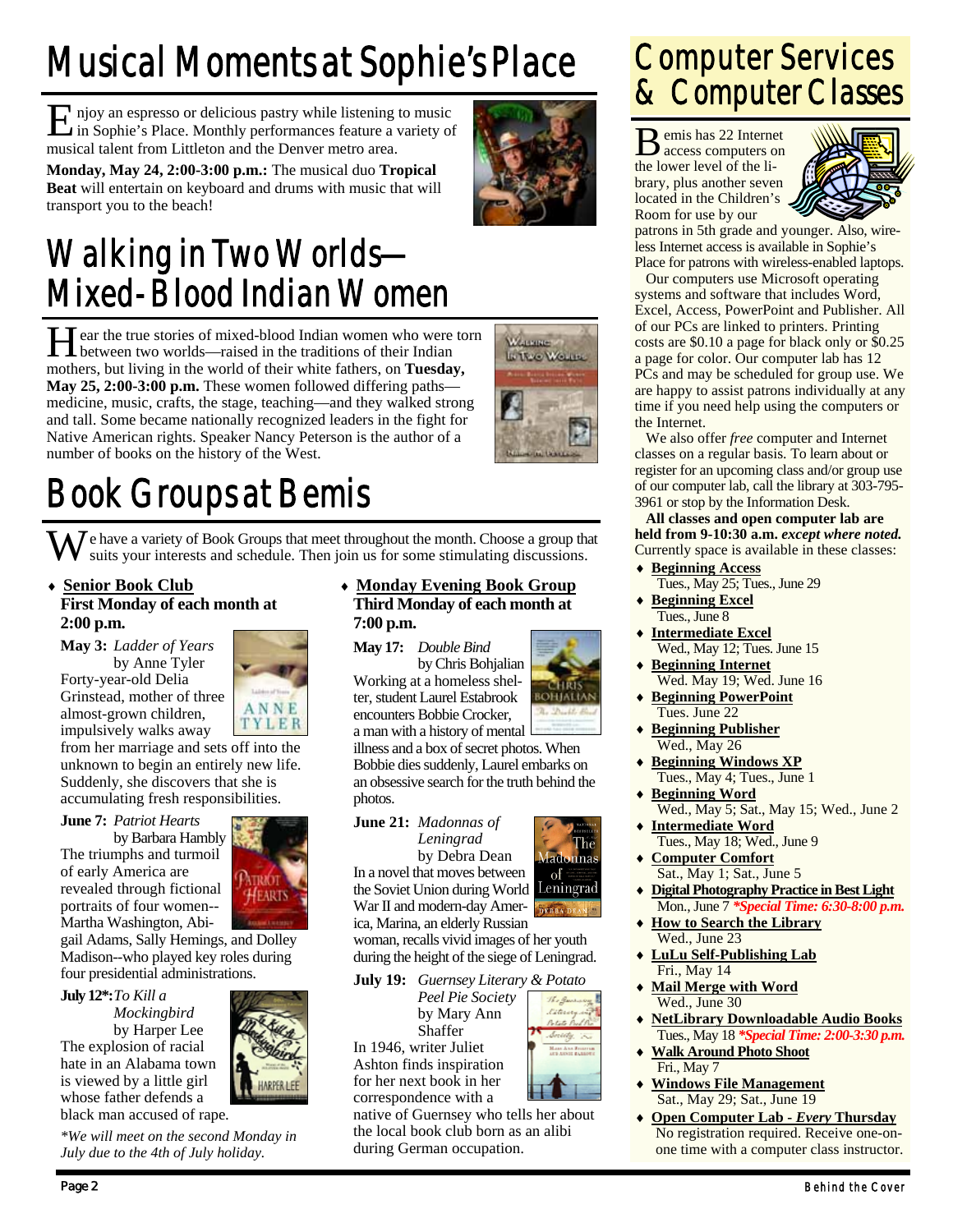

For more information, call teen librarian<br>Mark Decker at the library, 303-795-3961, or check the Bemis teen blog site online at http://bemisteen.blogspot.com.

Join other teens for the following activities: ♦ **Anime Club**

- **First Sat. of the month @ noon**
- **May 1:** *My NeighborTotoro*

**June 5:** Title will be selected at May mtg.

**July 3:** Title will be selected at June mtg.

♦ **Teen Writers Group Third Tuesday of the month @ 4 p.m. May 18, June 15, July 20** 

All teen creative writers are welcome! Bring copies of your writing in order for other participants to provide feedback.

Wii - Third Thursdays @ 3:30 p.m. Play a different video game each month! **May 20:** Super Smash Bros Brawl

**June 17:** Sword Fighting

#### **\****Special Time: 11:00 a.m.*

Compete in a Wii contest for prizes and prove that you're the best sword fighter around.

**July 15:** Guitar Hero \**Special Time: 11:00 a.m.* 

Compete in a Wii contest for prizes and strut your guitar skills.

**Teen Advisory Group (TAG) Fourth Friday of the month @ 3:30 p.m. May 28, June 25, July 23** 

## pecial Teen Events

♦ **Teen Movie:** *Twilight Saga: New Moon* **Saturday, May 15, 2:00-4:30 p.m.** 

The romance between mortal Bella Swan and vampire Edward Cullen grows more intense as ancient secrets threaten to destroy them. 130 minutes. Rage PG-13.



**Family Game Night Friday, May 21, 5:30-8:00 p.m.**  After-hours program featuring board games, computers, Wii, Rock Band, Guitar Hero and Dance Dance Revolution. See Page 1 for more details.

### Summer Reading

T his summer, **Make Waves at Your Library** with our teen summer reading program. Online **registration begins May 24th** and will continue through July 31st. The registration link will be located on the Bemis home page and on the Bemis Library teen blog. There will be a number of creative programs and events happening throughout the summer with prize drawings every two weeks. All participants who complete the program will receive a free book. **See Page 4 for additional teen summer programs.** 

# Children's Programs

### Decorations for Summer

K ids, help us transform the Children's Room into a Water Wonderland for the summer. Visit us during **Children's Book Week, May 10-16,** and decorate frolicking fish and shimmering shells. The librarians will then use all of your wonderful artwork to decorate the Children's Room. You also can write about your favorite books and submit a guess for the guessing jar! The crafts will be available each day; please call for times.



### Families Reading Together Kick-Off Program

C elebrate the start of summer and jump right into our **Families Reading Together Program** on **Sunday, May 23, 2:00 p.m.** This program is designed to encourage you and your kids to read chapter books together throughout the summer. When children read with the caring adults in their lives, it models the importance and fun of reading. Join us for exciting book talks, bibliographies with suggestions for great read-alouds and, of course, snacks! For readers entering grades 1-5 and their parents. Please register at the Children's Desk or call 303-795-3961.

### Summer Reading Fun: *Make a Splash at Bemis!*

S ummer Reading registration begins **Monday, May 24th** for all  $\triangleright$  children from birth through those entering 5th grade in the fall. Visit us to pick up your Reading Record, track summer reading time and collect prizes along the way including a free book, coupons and entry into a weekly prize drawing after completing six hours of reading.



#### **Summer Entertainers for Ages 3 and Up:**

Every week beginning June 2nd visit Bemis for a free show with magic, music, comedy, puppets, and more! These programs are

geared to kids ages 3 years and up. All children under eight must attend with an adult. No reservations needed but attendance is limited. Please arrive early so you don't miss the show.

- ♦ **Wednesday, June 2, 2:00 p.m.** *Big Little Mermaid* **2010 Summer Reading Program Kick-Off**  Birgitta DuPree from the Manitou Art Theatre dons snorkel and mask to solve the mystery of the missing Little Mermaid in this modern adaptation of the classic Hans Chris-
- tian Andersen fairy tale. For ages 3 and up. ♦ **Wednesday, June 9, 2:00 p.m. -** *Splish, Splash & Sing* Singer/songwriter Sue Schnitzer will perform with guitars, kazoos and percussion, making this lively, interactive music program fun for the whole family. For ages 3 and up.

**School-Age Activities for Grades 1-3 & Grades 4-5:**

Enjoy crafts, games, stories, songs and other fun activities. Reservations required one week in advance.

- ♦ **Tuesday, June 1, 2:00 p.m.** *Catch a Fish* 
	- For kids going into grades 1-3. Test your eye/hand coordination with a fun toy you will make and decorate.
- ♦ **Thursday, June 3, 2:00 p.m.** *Float Your Boat*  For kids going into grades 4-5. Construct a watertight toy paddle boat for summer water fun.

### Weekly Story Times & Ongoing Activities

#### **No story times in May.**

#### ♦**Story Box & Preschool Story Time will resume in June:**

- No story times in May as the Children's Librarians will be visiting Littleton Public Schools to promote our Summer Reading Programs. All programs and Story Times begin June 1.
- ♦**Paws to Read: For readers in grades 1-5, Third Saturdays, 10:00 a.m.-noon. Next Meeting: Saturday, May 15**  Kids in grades 1-5 can practice reading with a furry friend. Please call 303-795-3961 to register for a 20-minute spot. Presented by R.E.A.D. Reading Education Assistance Dogs & Denver Pet Partners.